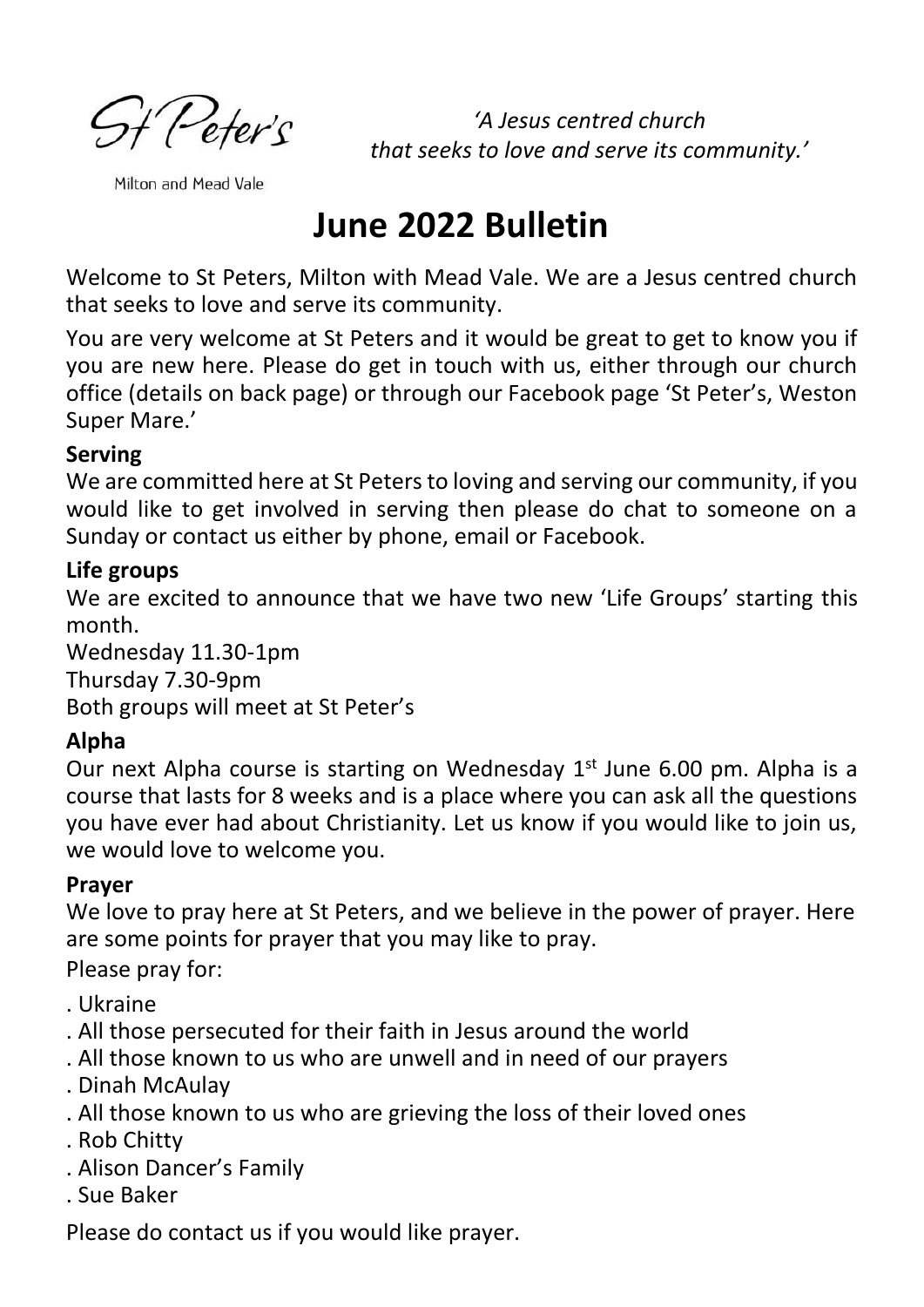# **What's on at St Peter's in June 2022**

*(see following pages for further details)*

#### **Wednesday 1st**

6.00 pm Alpha course session 1 (Small hall at St Peter's)

#### **Thursday 2nd - Spring Bank Holiday**

#### **Friday 3rd - Queen's Platinum Jubilee Bank Holiday**

#### **Sunday 5 th - PENTECOST**

8.30am Service (A short Service with Holy Communion) 10.00 am Service for all ages

# **Sunday 5th - Jubilee Celebrations**

From midday onwards we are having a BBQ and games on the Rec. We would love you to join us, please feel free to invite friends and family too.

#### **Monday 6th**

2.00 pm - 3.45pm Sing a long Mondays (Large hall at St Peter's) 3.00 pm Quiet Time Fellowship (Small hall at St Peter's)

#### **Wednesday 8th**

11.30 am - 1 pm Wednesday Life Group (Small hall at St Peter's) 6.00 pm Alpha course session 2 (Small hall at St Peter's) 8.00 pm - 10.00 pm Model Railway Club (large hall at St Peter's)

### **Thursday 9 th**

10.00 am - 11.30 am Toddlers at St Peter's

7.30 pm - 9.00 pm Thursday Life Group (in Church)

#### **Saturday 11th**

2.00- 4.30pm Art for All (large hall at St Peter's)

#### **Sunday 12th - TRINITY SUNDAY**

10.00 am Service for all ages (with Holy Communion)

#### **Monday 13th**

3.00 pm Quiet Time Fellowship (Small hall at St Peter's)

#### **Wednesday 15th**

11.30 am - 1 pm Wednesday Life Group (Small hall at St Peter's) 6.00 pm Alpha course session 3 (Small hall at St Peter's)

#### **Thursday 16 th**

10.00 am - 11.30 am Toddlers at St Peter's

7.30 pm - 9.00 pm Thursday Life Group (in Church)

#### **Sunday 19th**

8.30am Service (A short Service with Holy Communion) 10.00 am Service for all ages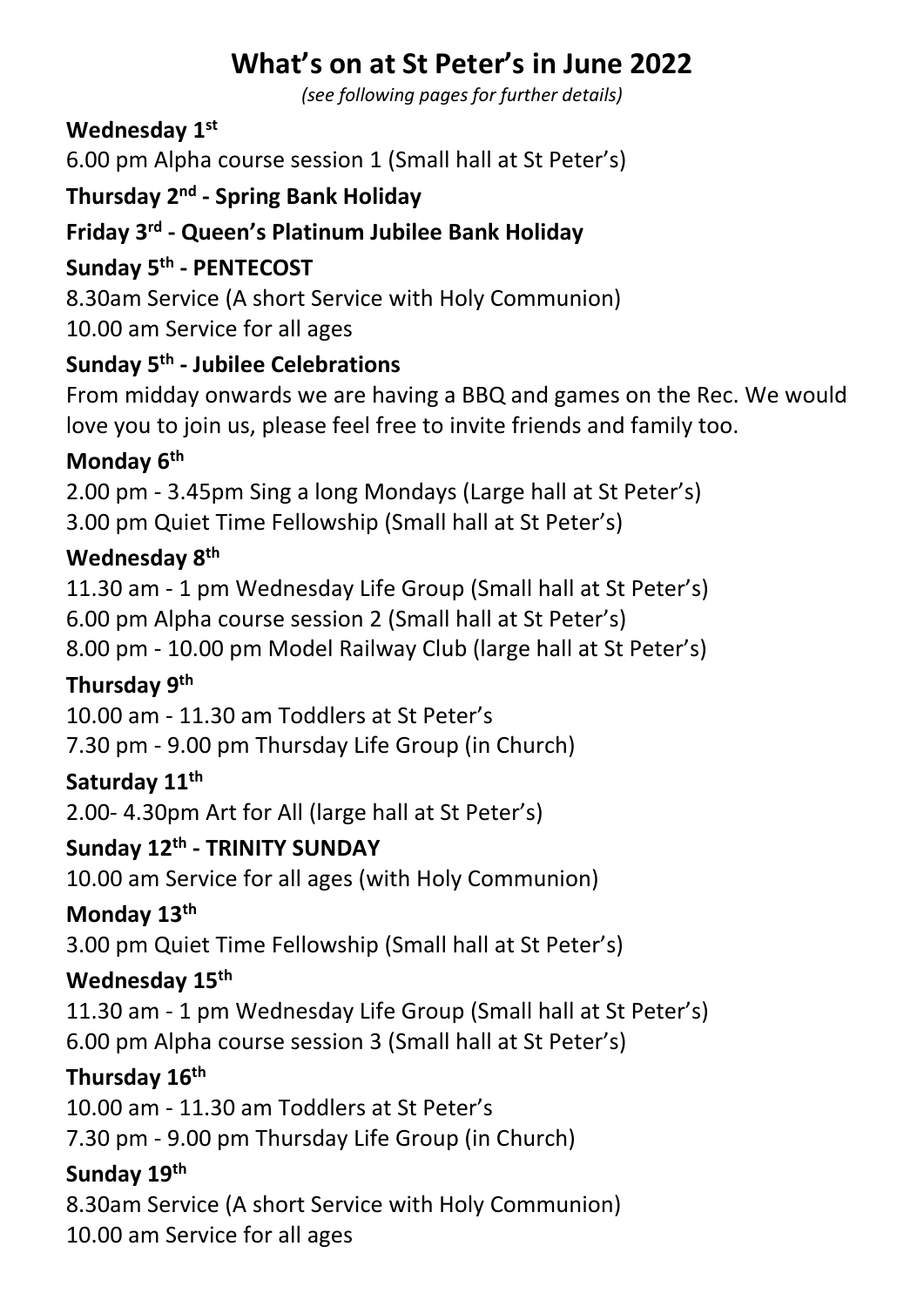#### **Monday 20th**

2.00 pm - 3.45pm Sing a long Mondays (Large hall at St Peter's) 3.00 pm Quiet Time Fellowship (Small hall at St Peter's) 7.30 pm PCC Meeting (Small hall at St Peter's) **Wednesday 22nd** 11.30 am - 1 pm Wednesday Life Group (Small hall at St Peter's) 6.00 pm Alpha course session 4 (Small hall at St Peter's) 8.00 pm - 10.00 pm Model Railway Club (large hall at St Peter's) **Thursday 23rd** 10.00 am - 11.30 am Toddlers at St Peter's 7.30 pm - 9.00 pm Thursday Life Group (in Church) **Saturday 25th**  2.00- 4.30pm Art for All (large hall at St Peter's) **Sunday 26 th** 10.00 am Service for all ages (with Holy Communion) **Monday 27 th** 3.00 pm Quiet Time Fellowship (Small hall at St Peter's)

#### **Wednesday 29th**

11.30 am - 1 pm Wednesday Life Group (Small hall at St Peter's) 6.00 pm Alpha course session 5 (Small hall at St Peter's)

#### **Thursday 30th**

10.00 am - 11.30 am Toddlers at St Peter's 7.30 pm - 9.00 pm Thursday Life Group (in Church)

#### **Sermon series - The Lord's prayer**

| 1 <sup>st</sup>       | May        | <b>Why Pray?</b>                                                                               | Matthew 7: 7-11        |
|-----------------------|------------|------------------------------------------------------------------------------------------------|------------------------|
| 8 <sup>th</sup>       | <b>May</b> | The preliminaries of Prayer                                                                    | <b>Matthew 6: 5-9</b>  |
| 15 <sup>th</sup>      | <b>May</b> | Privilege - 'Our Father in heaven'                                                             | Luke 15: 11-32         |
| $22nd$ May            |            | Praise - 'Hallowed be thy name'                                                                | Psalm 33               |
| 29 <sup>th</sup>      | <b>May</b> | Purpose - 'Thy Kingdom come;<br>thy will be done, on earth as it is in heaven'                 | Mark 4: 26-29          |
| 5 <sup>th</sup>       | June       | Provision - 'Give us this our daily bread'                                                     | Exodus 16: 13-31       |
| 12 <sup>th</sup>      | June       | Pardon - 'And forgive us our sins;<br>as we forgive those who sin against us'                  | Luke 6: 27-36          |
| 19 <sup>th</sup>      | June       | Protection - 'And lead us not into<br>temptation but deliver us from evil'                     | <b>Matthew 4: 1-11</b> |
| 26 <sup>th</sup> June |            | Perspective - 'For yours is the kingdom,<br>the power and the glory now and for ever.<br>Amen' | Luke 9: 57-62          |